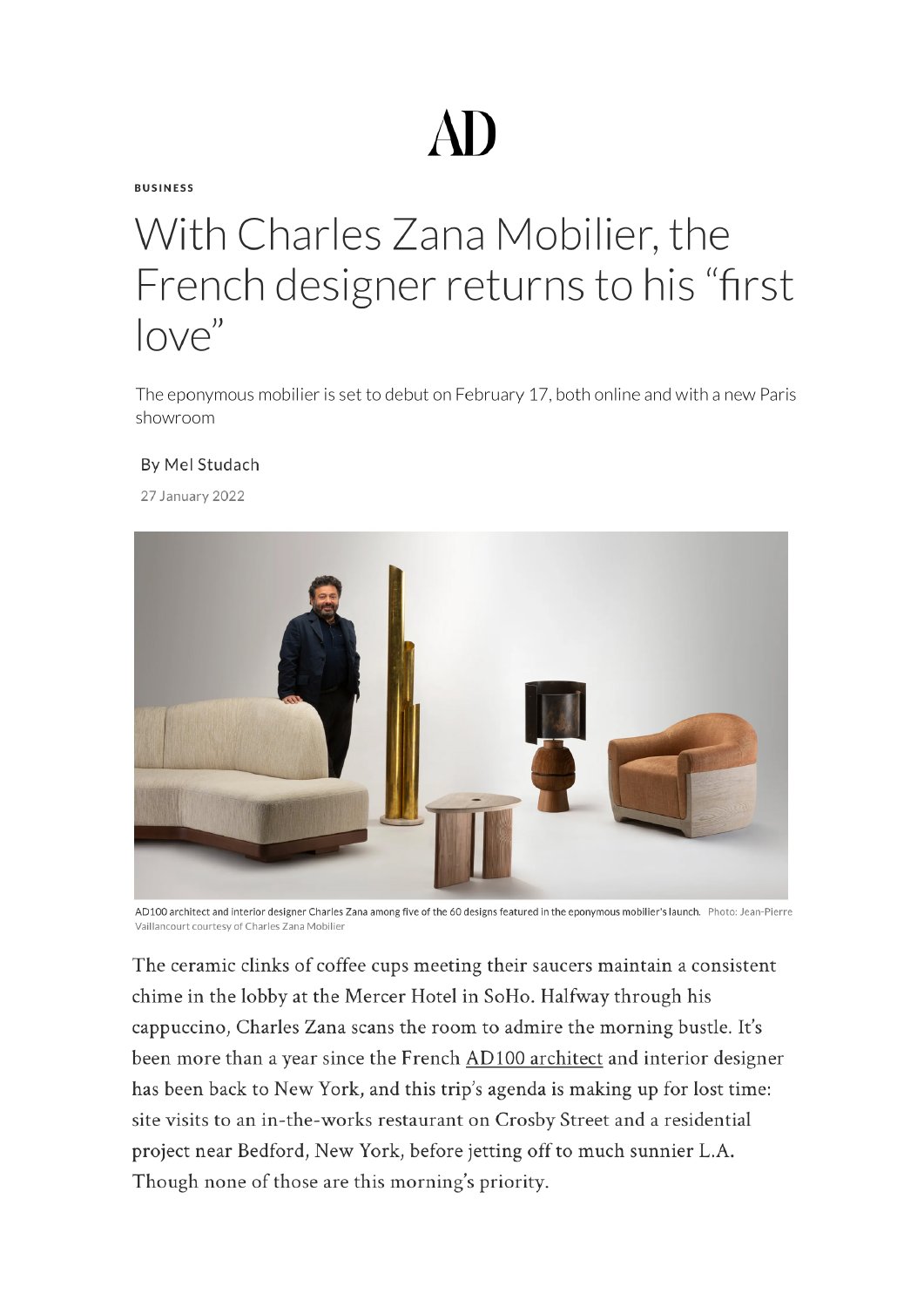Sliding his cup to the edge of the table, Zana pulls a look book from his bag and displays it on the table. Beautifully presented within it are the 60 furniture and lighting designs-half iterations from client projects, the other half brand-new-that make up the inaugural ensemble for Charles Zana Mobilier, set to launch on February 17 online and in a new Paris showroom on Rue de Seine, adjacent to his studio.



*Charles Zana Mobilier wi!l open a dedicated showroom adjacent to the design studio on February* 17. Photo: Jean-Pierre Vaillancourt courtesy of Charles Zana Mobilier

"It's a start, but it's not a start," Zana prefaces. "For 30 years, I have been designing furniture [for client projects]. Now, it's just talking about the furniture without talking about the project." Though, if observation is any teacher, Zana is well prepared. The son of an art and design collector, Tunisian-born, Parisian-bred Zana was accustomed to the modern works of Pierre Paulin, Jean Royère, and Gae Aulenti, among others, in the family room growing up. It was that exposure and eventual interest in furniture design that led him to pursue architecture studies at the Ecole des Beaux-Arts. Three decades of designing international residential and hospitality projects later, "it's like a rebirth. I'm going back to my first love," he says.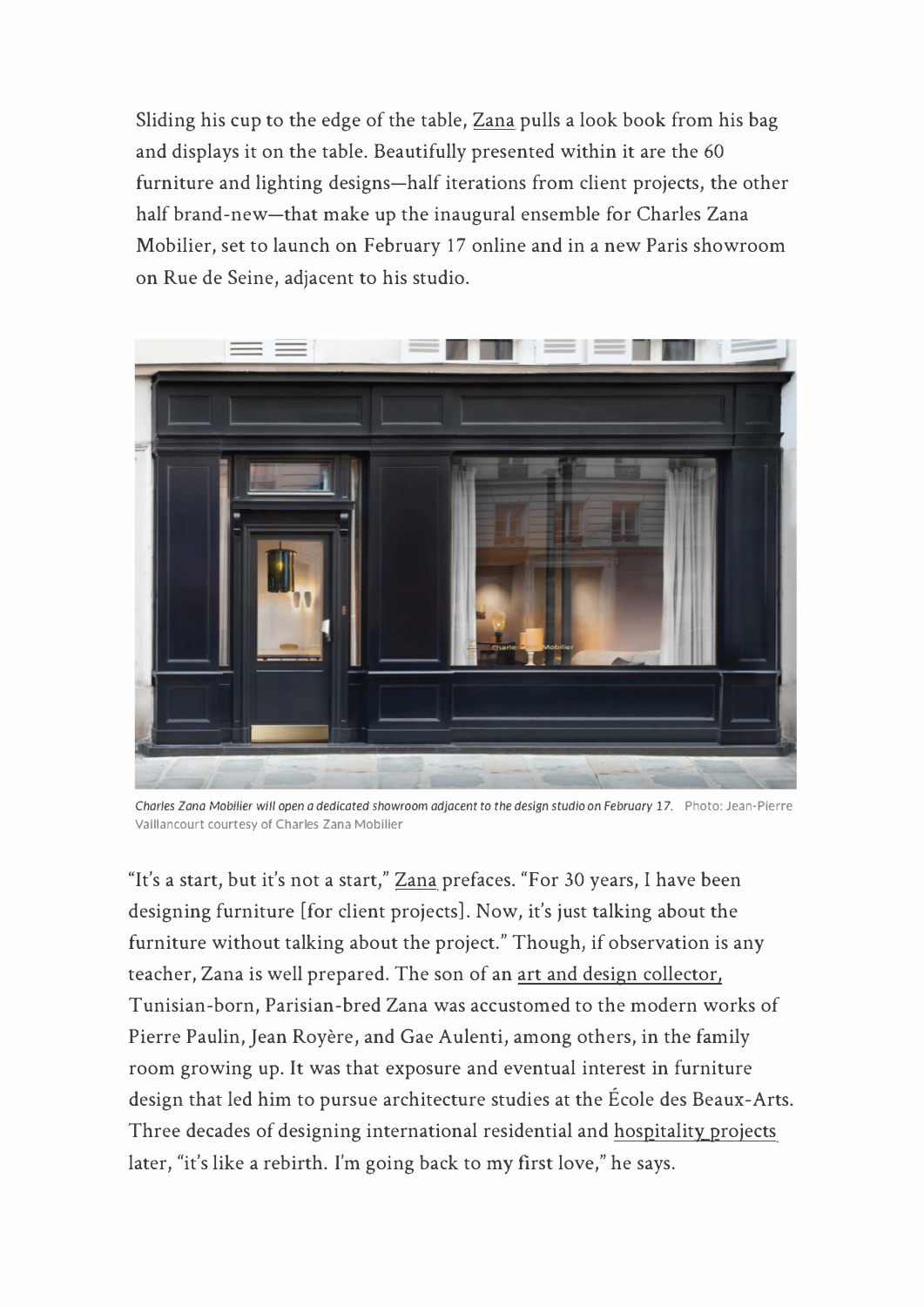Fittingly, in context, it's a love one can *really* feel thanks to the furniture and lighting's intentionally tactile palette ranging from rigid, brushed oak to patinated bronze, sleek black Marquina marble and travertine to velvet and suede upholsteries. "It's very sensitive, and I love that," he says of the latter, which repeatedly pops up throughout the collection's sofas and stools, adding a seductive depth to the S-curved Julia sofa and the Teddy headboard.



*The Minos table lamp settles beside the Teddy headboard.* Photo: Fran9ois Halard courtesy of Charles Zana 2021

Zana takes the personification one step further by describing a desire for his furniture to evoke an emotion, to "extract from the essence" of design. He does so best in doing just that: extracting, refining, and freeing of flourish. Take the Milos lamp, where vertical trimmings along the travertine base create a grooved detail. There's also the Warton armchair, inspired by the works of American Arts and Crafts artist Wharton Esherik, and the Frank Bridge armchair, which keeps in mind Zana's fondness for playing with proportion with a bulbous seat. Both patinated bronze chair frames are noticeably skinny, their arms and legs thinly stretched from the back as though molten glass quickly pulled to shape before it cools.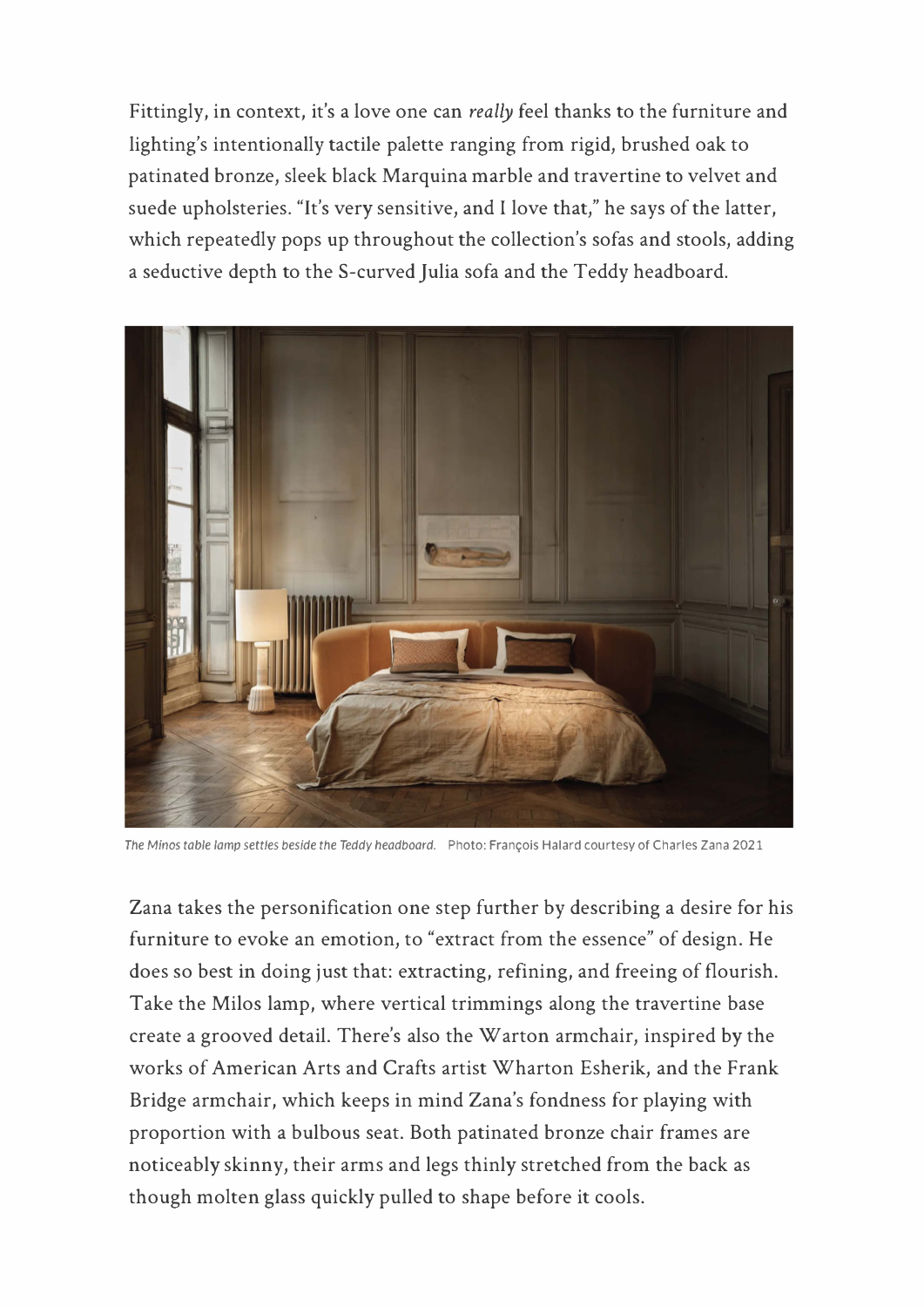

The Frank Bridge armchair is available in a brushed oak and patinated bronze frame. Photo: François Halard courtesy of Charles Zana 2021

Despite the removal of decoration-a nod to Shaker-style influences which Zana foresees as "the next fashion furniture people will want after the pandemic, a return to real work by hand and utility"-there is one motif that reappears throughout the series: an infinity curve. Often extracted from the wood surfaces to create a sculptural inverted handle, as with the Nomad stool and its counter-height Big Nomad stool, the design choice has more than simply functional appeal, Zana says. "It's a never-ending symbol of love." An emblem of tradition, much like the legacy of French craftsmanship or the design appreciation passed from father to son.

"You have a soul behind the pieces when it's made by man and when it's made by a tradition, and I believe strongly that what the people will love is to have modern furniture built using traditional techniques," Zana says. "This is the new luxury. Not to have something super modern and complicated to produce, but to go through traditional textiles, traditional metals, traditional wood with this less-is-more kind of spirit."